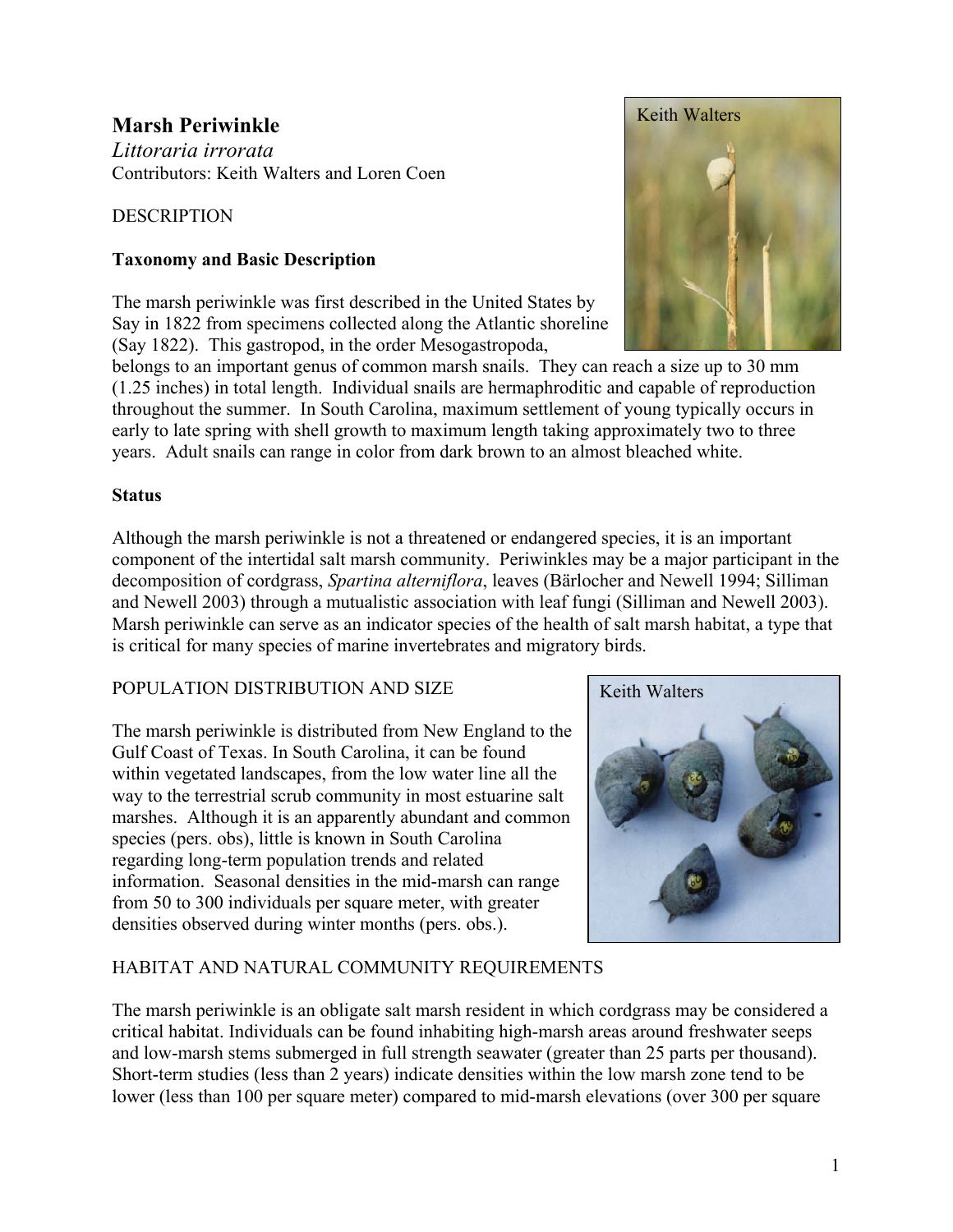meter). Snails are also commonly found above the high water line on the stems of marsh plants; evidence suggests this climbing behavior is in response to blue crab predators (Hamilton 1976; Vaughn and Fisher 1992). Marsh periwinkles feed on microalgae and detritus; they may also garden and consume fungal decomposers found on the surface of marsh plants (Silliman and Newell 2003).

# CHALLENGES

Major challenges to conservation of the salt marsh periwinkle include the loss of habitat and dramatic alterations to predator populations. Recently, marsh periwinkle has been implicated as a critical consumer of cordgrass and increased snail densities may responsible for observed declines in intertidal cordgrass coverage (Silliman and Bertness 2002). Increased marsh periwinkle densities are attributed to reductions in a major predator, the blue crab, *Calinectes sapidus* (Silliman and Bertness 2002). Reductions in marsh acreage or quality will also affect snail foraging and survival. Snails appear to have an obligatory relationship with cordgrass and the loss of cordgrass habitat would suggest a negative effect on snail populations. However, snails also appear to have a reciprocal negative effect on cordgrass in the absence of "natural densities" of predators. The cause of what appears to be an out of balance predator/prey dynamic between blue crabs and marsh periwinkle needs to be determined.

# CONSERVATION ACCOMPLISHMENTS

The marsh periwinkle has received little or no attention in terms of past conservation efforts, likely in part because of the species ubiquitous distribution within coastal salt marshes.

### CONSERVATION RECOMMENDATIONS

- Further investigate the theory of top-down regulation of cordgrass biomass by marsh periwinkle.
- Determine whether blue crab predation is capable of regulating the distribution and abundance of periwinkles.
- Determine the preferred food(s) of marsh periwinkles.
- Determine whether recruitment is responsible for the initial distribution and abundance of marsh periwinkle in the marsh.
- Determine dispersing capabilities of marsh periwinkle.
- Determine whether cordgrass characteristics and/or environmental conditions determine snail consumption.
- Determine the fraction of the overall productivity of a marsh that is processed by snails.
- Determine the role of marsh periwinkle in observed declines of cordgrass.
- Determine factors other than predation and cordgrass quality that may account for the patchy distribution of marsh periwinkle in the field.